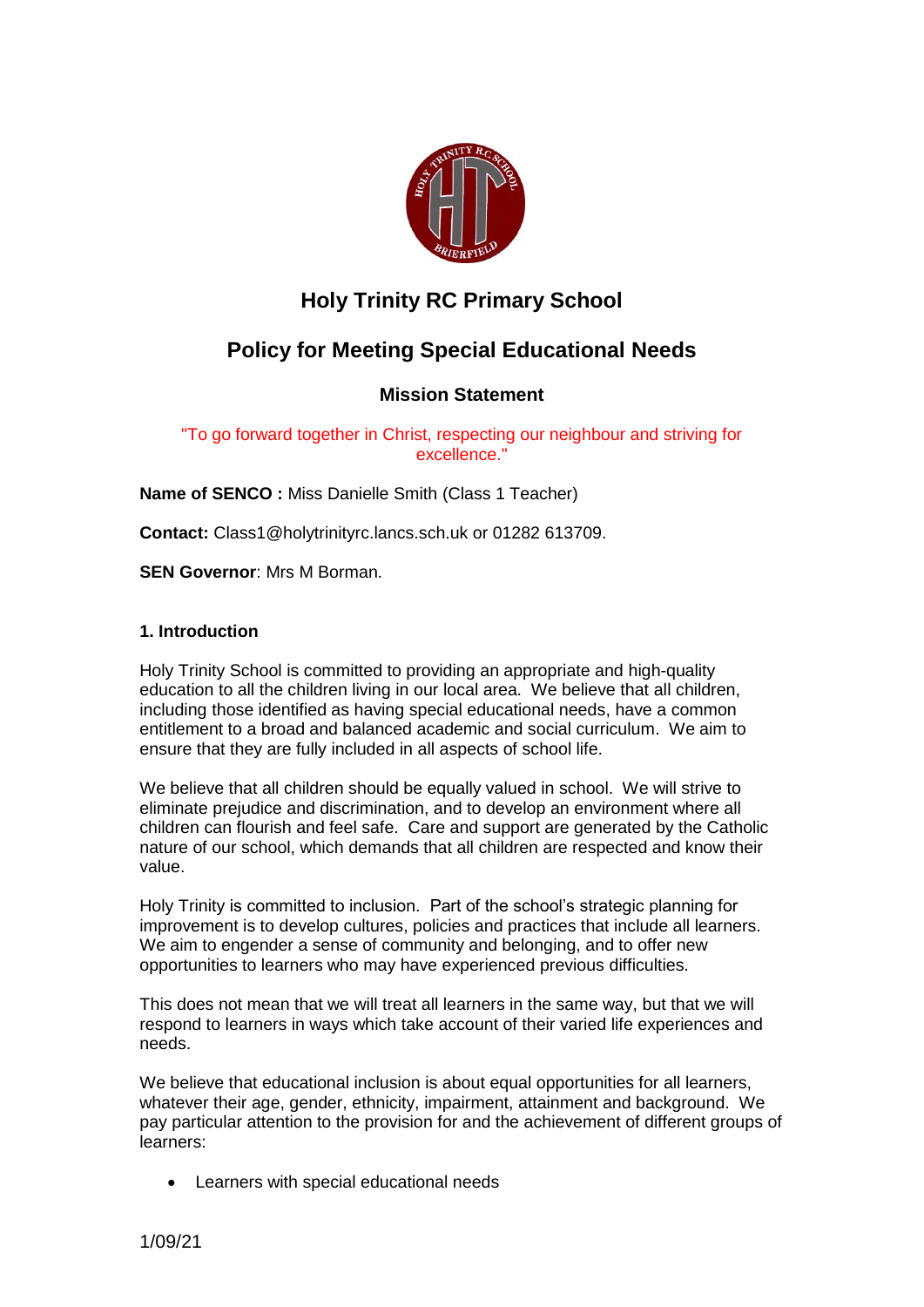- Learners who are disabled
- Minority ethnic and faith groups, travellers, asylum seekers and refugees
- Learners who need support to learn English as an additional language (EAL)
- Those who are gifted and talented
- Those who are looked after by the local authority
- Those who are young carers
- Those who are in families under stress
- Any learners who are at risk of disaffection and exclusion

We recognise that pupils learn at different rates and that there are many factors affecting achievement, including ability, emotional state, age and maturity. We are particularly aware of the needs of our Key Stage 1 pupils, for whom maturity is a crucial factor in terms of readiness to learn. We believe that many pupils, at some time in their school career, may experience difficulties which affect their learning, and we recognise that these may be long or short term.

At Holy Trinity we aim to identify these needs as they arise and provide teaching and learning contexts which enable every child to achieve to his or her full potential.

Holy Trinity sees the inclusion of children identified as having special educational needs as an equal opportunities issue, and we will also aim to model inclusion in our staffing policies, relationships with parents/carers and the community. We are trying to move from a SEN approach that locates a problem with the child to looking at what additional provision we need to make for specific children.

#### **2. What are Special educational needs?**

*'A child or young person has special educational needs if he or she has a learning difficulty of disability which calls for special educational provision to be made for him or her. A learning difficulty of disability greater in learning than the majority of others of the same age. Special educational provision means educational or training provision that is additional to or different from, that made generally for others of the same age in mainstream setting in England………..Health care provision or social care provision which educates or trains a child or young person is to be treated as special educational provision.'* **Code of Practice (COP, 2015).**

The 2014 SEN and Disability Act strengthens previous legislation by stating that all children with SEN must be catered for in mainstream school where parents prefer this and where provision of efficient education for other children is not significantly affected.

We support this view and therefore we aim to cater for the individual learning needs of every child whilst also recognising the need for specialised provision to ensure access to all aspects of the curriculum for all children.

Through matching work to the needs of all children, staff at Holy Trinity Roman Catholic Primary School give all our children every opportunity to overcome their difficulties.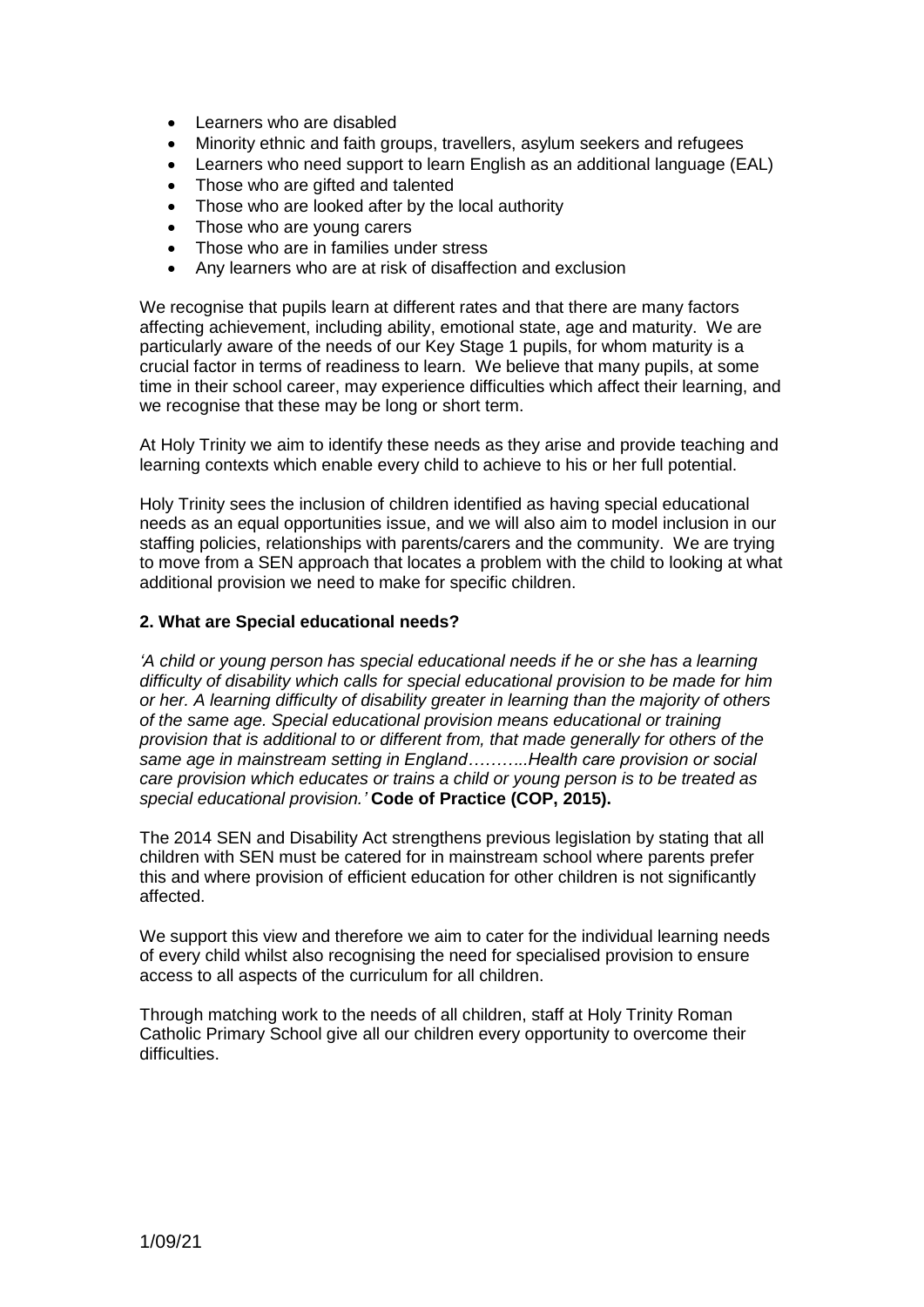# **3. Aims and objectives (Intent)**

- 1. To ensure the SEN and Disability Act and relevant Codes of Practice and guidance are implemented effectively across the school.
- 2. To ensure equality of opportunity for and to eliminate prejudice and discrimination against, children with special educational needs.
- 3. To continually monitor the progress of all pupils, to identify needs as they arise and to provide support as early as possible.
- 4. To provide full access to the curriculum through differentiated planning by class teachers, SENCO and support staff, as appropriate.
- 5. To provide specific input, matched to individual needs, in addition to differentiated classroom provision, for those pupils recorded as having SEN.
- 6. To ensure that pupils with SEN are perceived positively by all members of the school community, and that SEN and inclusive provision is positively valued and accessed by staff and parents/carers.
- 7. To ensure that we are able to meet the needs of as wide a range as possible of children who live in our catchment area.
- 8. To enable children to move on from us well equipped in the basic skills of literacy, numeracy and social independence to meet the demands of secondary school life and learning.
- 9. To involve parents/carers at every stage in plans to meet their child's additional needs.
- 10. To involve the children themselves in planning and in any decision making that affects them.
- 11. To ensure support for pupils with medical conditions have full inclusion in all school activities by ensuring consultation with health and social care professionals.

#### **4. Identification and Assessment Arrangements, Monitoring and Review Procedures**

Provision for children with Special Educational needs is a matter for the whole school. The Governing Body, the school's Head Teacher, the SENCO and all other members of staff, particularly Class Teachers and Teaching Assistants.

The school's system for regularly observing, assessing and recording the progress of **all** children is used to identify children who are not progressing satisfactorily and who may have additional needs.

- The school's system includes reference to information provided by:
	- Baseline Information (Reception)
	- Early Years Foundation Stage Profile Information
	- SATS
	- Progress measured against the objectives in the National Curriculum for English and Maths
	- Lancashire KLIPS performance descriptors.
	- Standardised screening and assessment tools
	- Observations of behavioural, emotional and social development
	- An existing EHCP (Educational Health Care Plan)
	- Assessments by a specialist service, such as educational psychology, identifying additional needs
	- Another school or LEA which has identified or has provided for additional needs
	- The Engagement Model assessments
	- Pre-Key Stage standards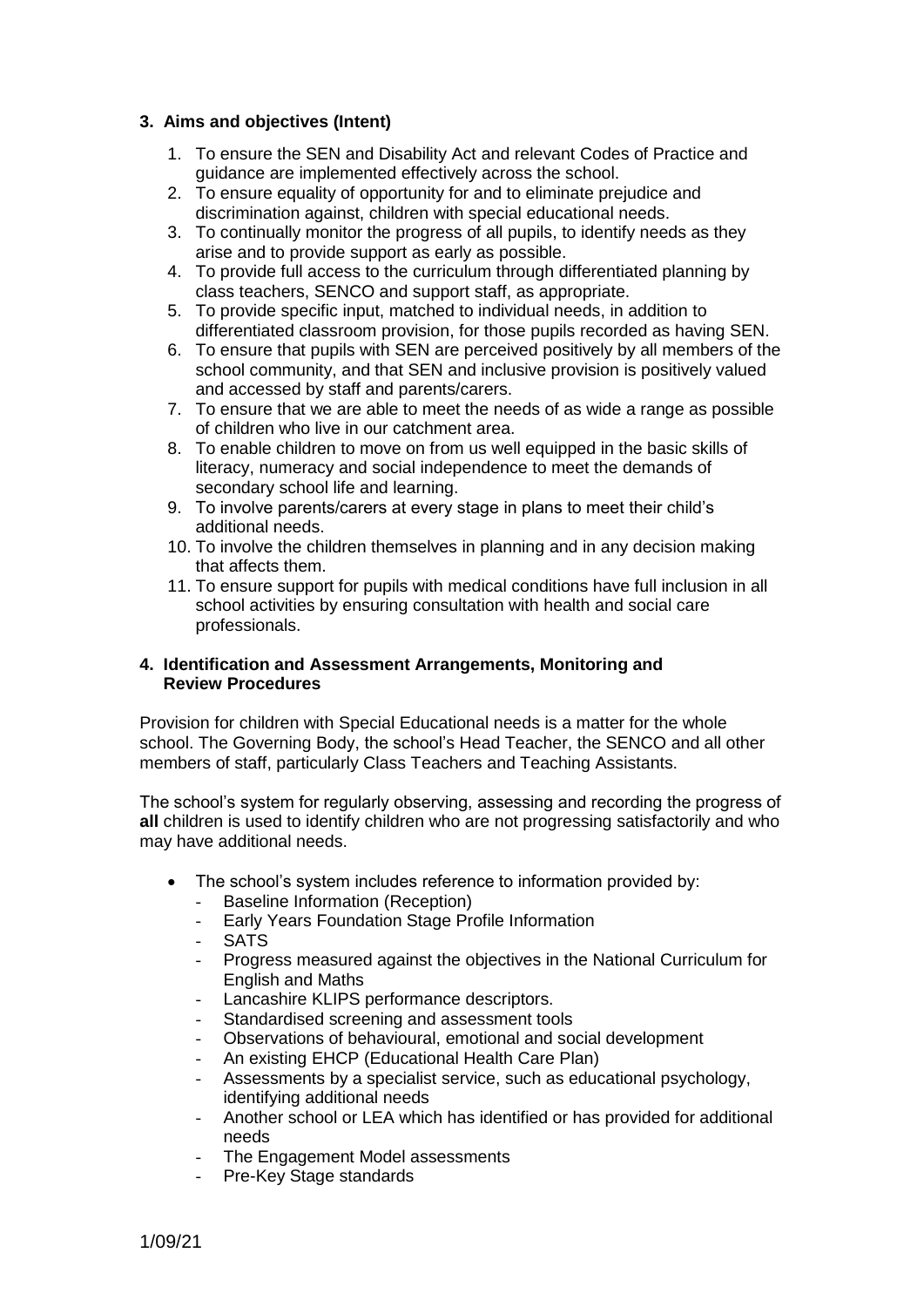The school's online SEND tool (SENDIT)

Based on the school's observations and assessment data and following a discussion between the class teacher, SENCO and parent, the child may be recorded as needing SEN provision through SEN support or needing an Educational Health Care Plan assessment. All children on the SEN register have a 'One Page' profile and a support plan which contains targets.

Please see the local offer for more information. This can be found on our website.

#### **5. Staged Assessment and Related Procedures (Implementation)**

#### **Differentiated Curriculum Provision**

In order to make progress, a child may only require differentiation of the plans for the whole class. The differentiation may involve modifying learning objectives, teaching styles and access strategies.

Under these circumstances, a child's needs will be provided for within the whole class planning frameworks and individual target setting. Differentiation will be recorded by the class teacher in their planning.

When planning for differentiation, we consider the nine R's (Daniel Sobel, Sara Alston and Wendy Knott):

- Room- We make sure that our classrooms reflect and promote differentiation, allowing space for different ways of learning and recognising the different learning needs of different children.
- Relationships- All staff are aware of the individual needs of children in their class and how to meet them.
- Resources- We use appropriate resources.
- Relevance- The curriculum and the resources are relevant to the children.
- Response-The adults respond the children's needs appropriately and effectively.
- Recall- Effective and differentiated questioning is used and includes the use of prompts to support children to recall their learning.
- Retention- Children are prompted for independence so that they can retain and apply their learning.
- Resilience- We allow children to make errors. This enables them to learn through this and develop their understanding and resilience to accept that we learn from mistakes.
- Robustness- We encourage and provide opportunities for the children to build up their resilience and to demonstrate their efforts regardless, by volunteering answers or engaging during class feedback or discussion.

We also carry out a range of interventions for children on our SEN register. These include: Talk Boost, Fast Track Phonics, IDL and Precision Teaching etc. Alongside this, we carry out nurture interventions and many more.

**Monitoring** of progress will be carried out by the class teacher and used to inform future differentiation within whole class planning.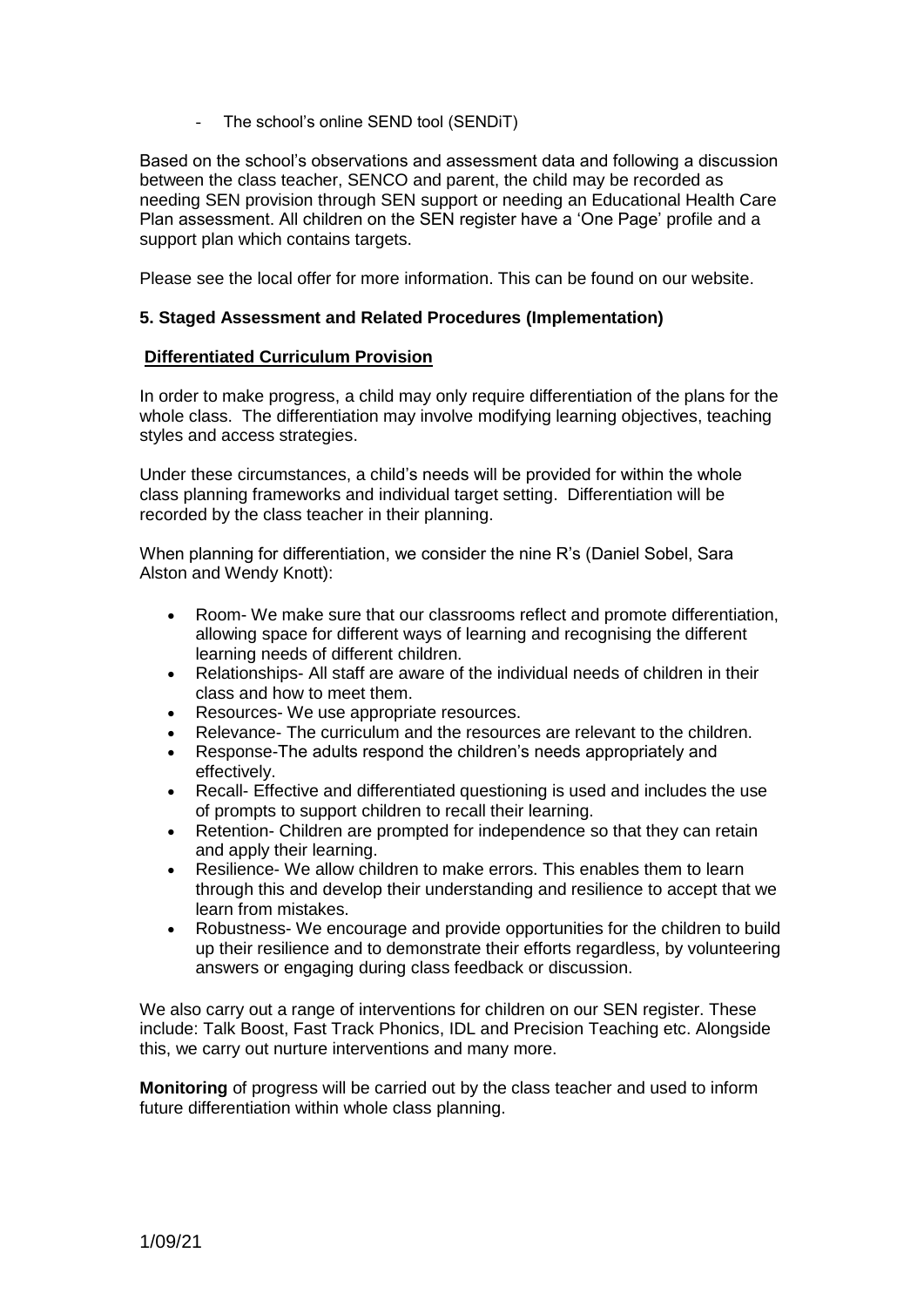The child's progress will be **reviewed** at the same intervals as rest of the class and a decision made about whether the child is making satisfactory progress at this level of intervention.

The school used the definitions of adequate progress as suggested in the revised Code of Practice, this is, progress which:

- Closes the attainment gap between the child and their peers
- Prevents the attainment gap from growing wider
- Is similar to that of peers starting at the same attainment baseline, but less than the majority of peers
- Matches or betters the child's previous rate of progress
- Ensures full access to the curriculum
- Demonstrates an improvement in self-help or social or personal skills
- Demonstrates an improvement in the child's behaviour

In order to help children with special educational needs, Holy Trinity RC primary School will adopt a graduated response. This may see us using specialist expertise if as a school we feel that our interventions are still not having an impact on the individual. The school will record the steps taken to meet the needs of the individual child through the use of a SEN Support Plan and provision map. The SENCO will have responsibility for ensuring that records are kept and available when needed. If we refer a child for statutory assessment/ Education Health Care Plan, we will provide the LEA (Local Education Authority) with a record of our work with the child to date. We record all of the children's strengths, needs, aspirations, provision, chronology, targets and outcomes on SENDiT.

When a concern is initially noticed it is the responsibility of the class teacher to take steps to address the issue. They already may be on the additional needs register and receiving extra support. However, if the child is making little or no progress and there are concerns about the child maybe having a SEN, then parents will be consulted and the child will be placed on the SEN register with parental permission. The class teacher after discussion with the SENCO will provide additional interventions that are extra to those that are provided in as part of the school's differentiated curriculum. The child will be given a SEN Support Plan that contains targets to work on. These targets will be constantly assessed and reviewed as and when the child needs, so that each child is working at their own pace. The targets will be shared with the child, parents, class teachers, teaching assistants, Head Teacher and SENCO.

# **Reasons for a child being added to the SEN register may include that fact that he/ she:**

- Makes little or no progress, even when teaching approaches are targeted (High Quality Teaching) particularly in a child's identified area of difficulty.
- Show signs of difficulty developing in literacy or mathematics skills which result in poor attainment in some curriculum areas.
- Presents persistent emotional or behavioural difficulties which are not improved by the behaviour management techniques usually employed in the school.
- Has sensory or physical problems and continues to make little or no progress despite the provision of specialist equipment.
- Has communication and /or interaction difficulties and continues to make little or no progress.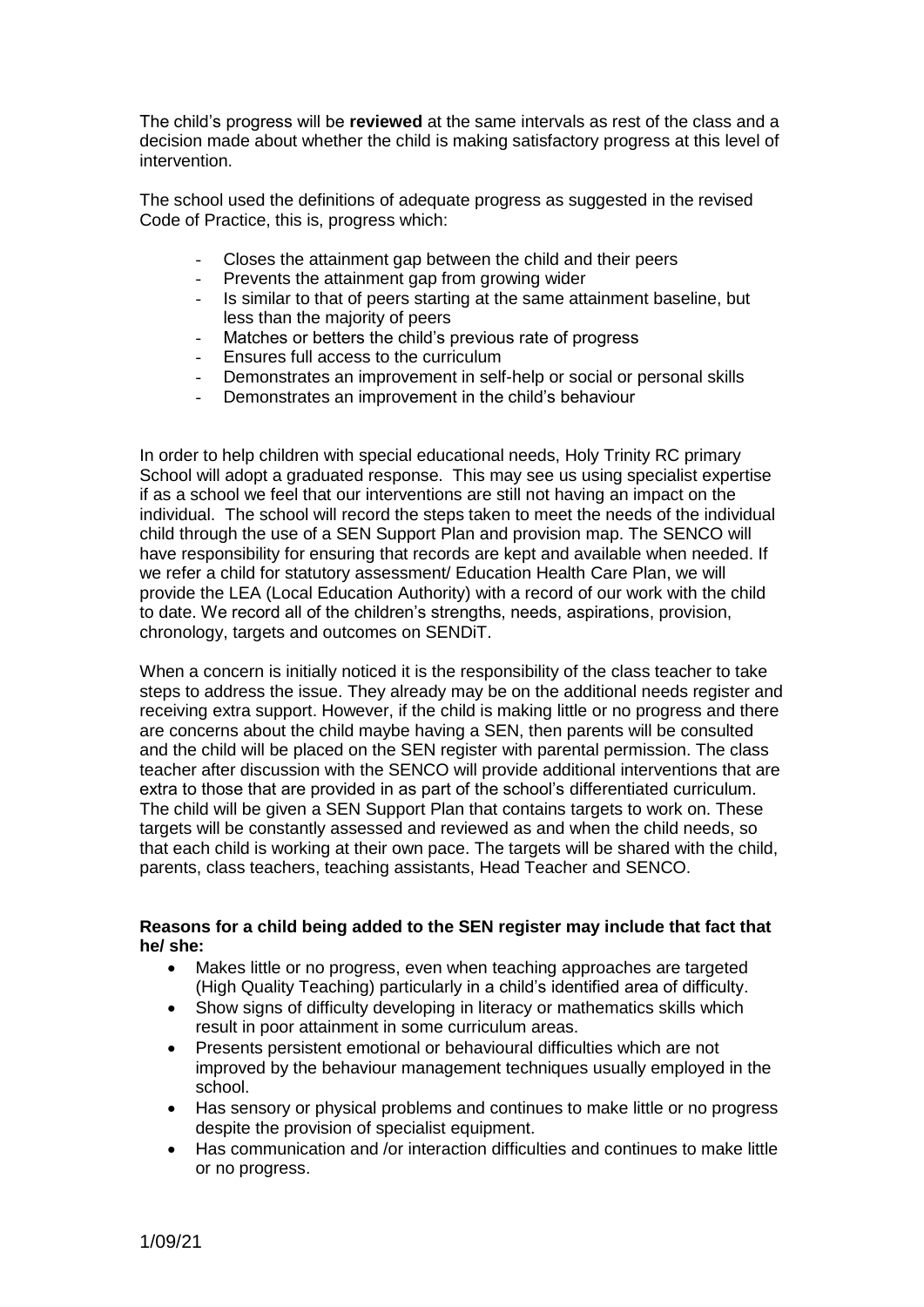# **School request for a statutory assessment or Education Heath and Care Plan (From September 2014)**

For a child who is not making adequate progress, despite a period receiving SEN support, and in agreement with the parents/carers, a request will be made to the LEA.

The school is required to submit evidence to the LEA which will make a judgment about whether or not the child's needs can continue to be met from the resources normally available to the school.

Planning, provision, monitoring and review processes continue as before while awaiting the outcome of the request.

#### **Educational Health Care Plans (EHCP)**

A child who has an EHCP will continue to have arrangements as for SEN Provision and additional support that is provided using the funds made available through the Education and Health Care Plan.

There will be an Annual Review, chaired by the SENCO, to review the appropriateness of the provision and to recommend to the LEA whether any changes need to be made, either to the EHC Plan or to the funding arrangements for the child.

#### **6. The School's Arrangements for SEN and Inclusion In-Service Training**

- The SENCO attends regular cluster meetings to update and revise developments in Special Needs Education and Inclusion
- Meeting additional needs and inclusion issues are targeted each year through the school's long-term goals and the School Development Plan.
- In-Service training and individual professional development is arranged matched to these targets.
- In-house additional needs and inclusion training is provided through staff meetings by the SENCO.
- All staff have access to professional development opportunities and are able to apply for additional needs or inclusion training where a need is identified either at an individual pupil or whole class level.
- Support staff are encouraged to extend their own professional development and the management team will ensure 'tailor-made' training where this is appropriate.

# **7. Teaching Staff and Governors**

**All** staff and governors have responsibility for children with special educational needs. It is the individual teacher's responsibility to identify and bring children to the attention of the SENCO.

All teaching staff regularly use our SEN tool SENDiT to screen children and monitor their provision. In-service training is available to all staff as appropriate.

The SENCO works alongside all staff to develop a provision map which highlights the extra intervention that children are receiving through SEN support. The SENCO writes a report to governors to highlight the impact of the SEN Provision. The SENCO and the Head will work closely with the special educational needs governor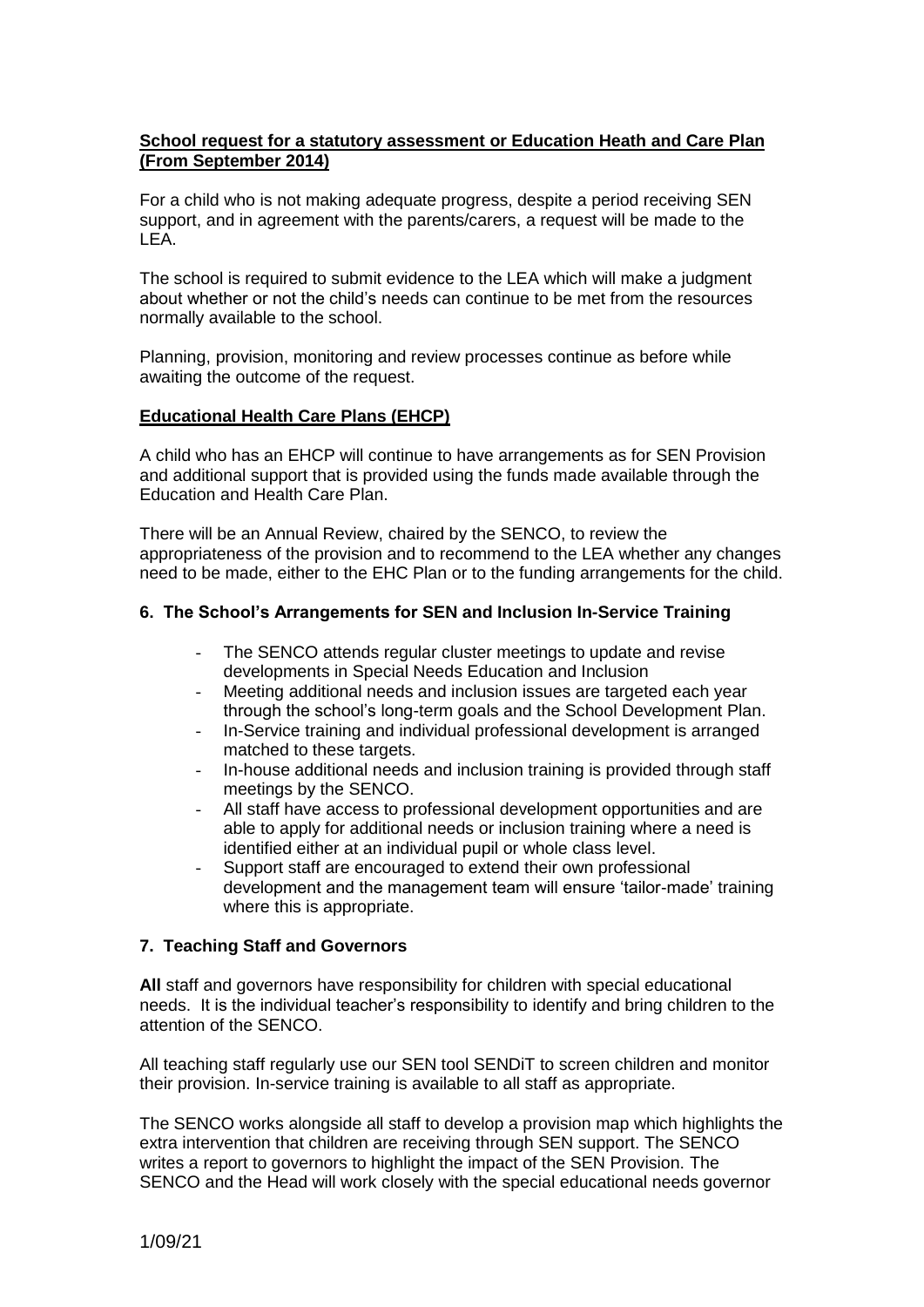and staff to ensure the effective day to day operation of the school's educational needs policy. The full governing body will be kept informed of how the school is meeting the statutory requirements.

The SENCO will meet with the SEN Governor to discuss effective management of SEN provision. The class teachers meet on a termly basis with parents to discuss a child's SEN Support Plan and their progress.

SEN Support Plans are updated regularly by the class teacher in consultation with the SENCO. Class teachers attend and contribute to the reviews of those children with an EHCP.

# **Role of the SENCO:**

- Overseeing the day-to-day operation of the school's SEN policy.
- Co-ordinating provision for children with SEN.
- Liaising with the relevant Designated Teacher where a looked after pupil has SEN.
- Advising on the graduated approach to providing SEN support.
- Advising on the deployment of the school's delegated budget and other resources to meet pupils' needs effectively.
- Liaising with parents of pupils with SEN.
- Liaising with early years providers, other schools, educational psychologists, health and social care professionals, and independent or voluntary bodies.
- Being a key point of contact with external agencies, especially the local authority and its support services.
- Liaising with potential next providers of education to ensure a pupil and their parents are informed about options and a smooth transition is planned.
- Working with the headteacher and school governors to ensure that the school meets its responsibilities under the Equality Act (2010) with regard to reasonable adjustments and access arrangements.
- Ensuring that the school keeps the records of all pupils with SEN up to date

(Taken from the **COP, 2015**)

# **8. Subject Co-ordinators**

It is the role of the subject co-ordinators to ensure that schemes of work recognise and meet the full range of pupil's abilities, with special needs as an integral part of the scheme's design.

# **9. Support services**

- Meetings with the Educational Psychologist are arranged when relevant.
- We have links with Holly Grove (specialist school). These school offer us advice when needed.
- The Lancashire SEND Traded team also give specialist advice.
- Specialist, direct teaching from these services are used where we do not have the necessary in-house expertise – for example, in relation to children with autistic spectrum disorders, or severe emotional and behavioural difficulties
- The head teacher and SENCO liaise frequently with a number of other outside agencies, for example: Social Services, Education Welfare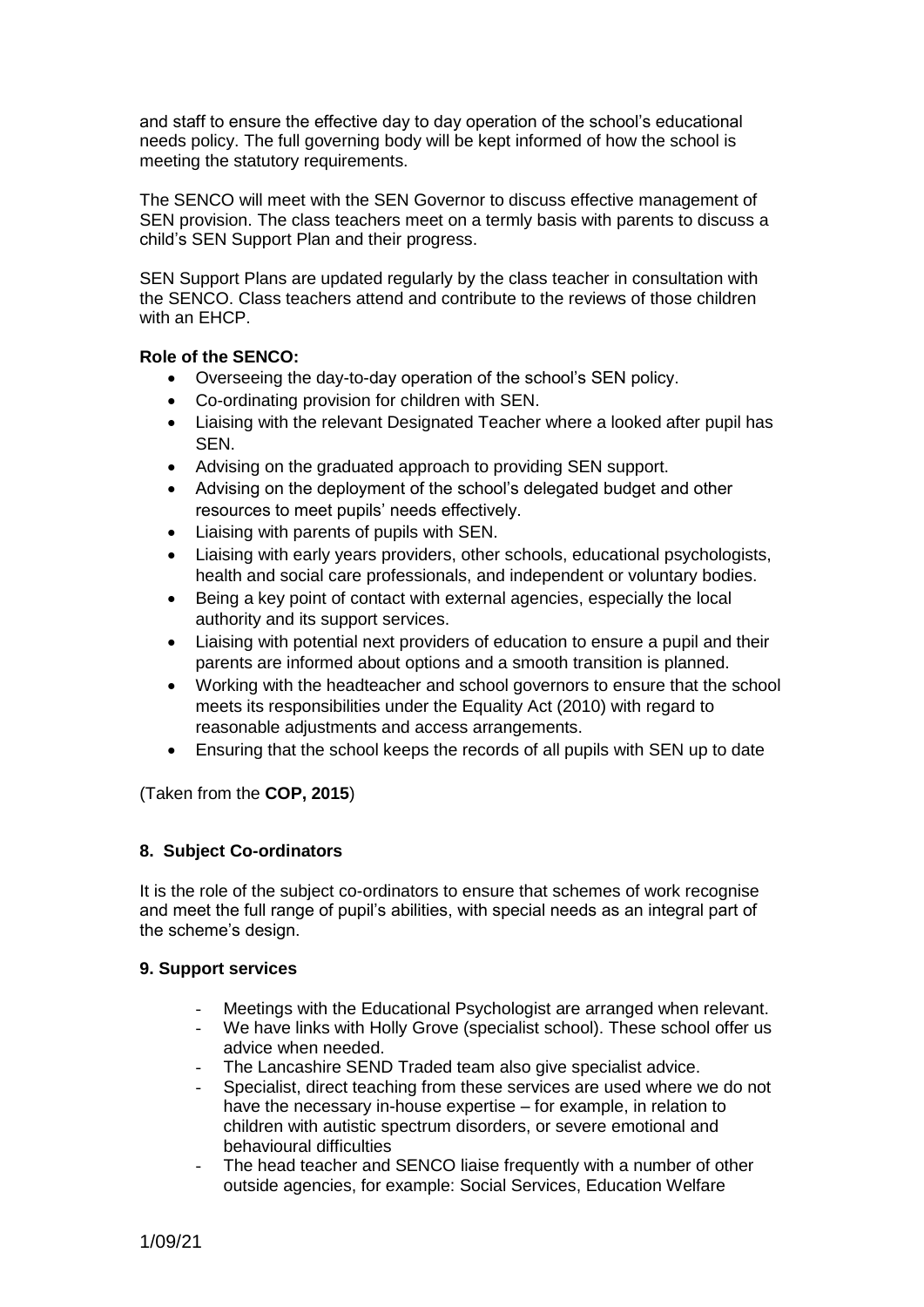Services, School Nurse, Community Paediatrician, Speech Therapy, Physiotherapy, Occupational Therapy etc.

Parents/carers are informed if any outside agency is involved.

# **10. Organisation of Teaching Support**

The needs of the children will be met by differentiating work within the classroom situation. All the children will have a SEN Support Plan and will receive small group/ one to one support focusing on the area(s) of difficulty. The work carried out will be supported in class and require close liaison between the class and support teacher. Aspects of the Support Plan will also be addressed in the classroom by other support staff including teaching assistants. It is the aim of the school to provide the best level of support possible to meet the needs of the children identified.

# **11. Admissions Arrangements**

We welcome children across the full range of diversity. See Admissions Policy for specific details on admissions of reception children to school. Parents and children are encouraged to visit school before entry. The EYFS teacher (also SENCO) will be informed by nursery staff/ the head teacher if any children entering school in the reception year or coming into pre-school are already placed on the SEN register. Other professionals will usually inform the SENCO and head teacher of any children who already have a SEN record.

# **12. Liaison with Feeder Schools**

We believe that it is vital for ease of transition in and out of Holy Trinity that we have close links with feeder schools including nursery, primary and secondary. At transfer to other schools the SENCO will ensure all information regarding the children with special educational needs is placed in personal folders and all agencies involved are informed of transfer. Where appropriate meetings will be held with feeder secondary schools and other strategies employed to ensure smooth transition.

# **13. Access**

Reasonable adjustments to the fabric of the building have been made to enable disabled children to gain access.

# **Pupils with Medical needs**

Pupils who have medical needs may require intervention and support from staff in school and will have a Care Plan for them in liaison with the Health Service and the parents. This ensures a safe agreed set of principles and procedures to ensure the pupil's needs are fully met and all health and safety arrangements have been addressed.

# **14. Allocation of Resources - SEN**

All financial allocations for staffing and resources to be made at the discretion of the head teacher in consultation with SENCO and other staff.

# **15. Evaluation of the success of the Policy (Impact)**

In determining future policy and provision all staff will be involved in discussion, the progress of pupils on the stages of the register will be reviewed and parents invited to